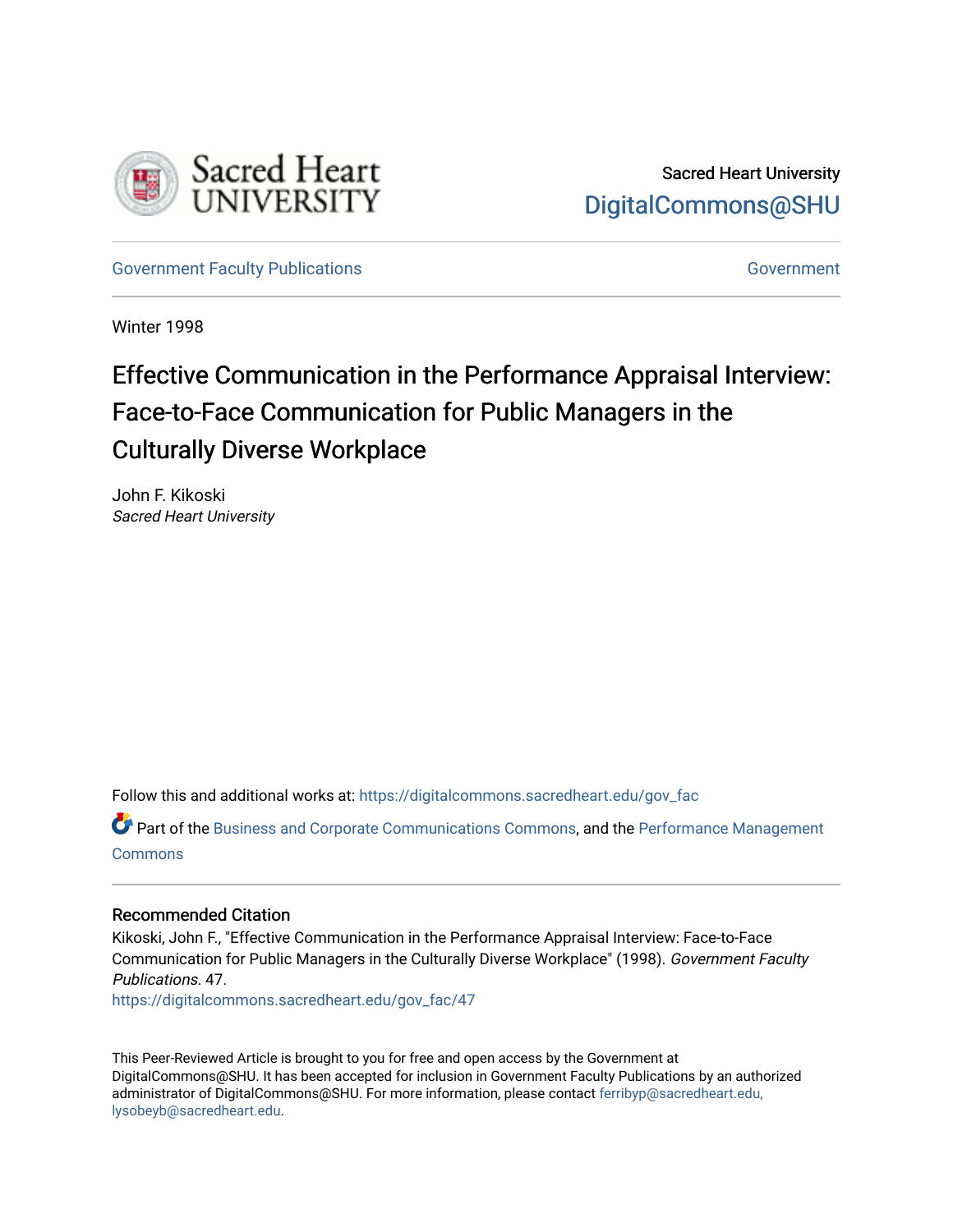This article first restates and then extends a thesis about the performance appraisal process first published in this journal almost 15 years ago -that the public manager's performance in the face-to-face encounter of "the appraisal interview itself is the Achilles' heel of the entire process." This 1983 article held that many public managers experience discomfort approaching the actual performance appraisal interview and difficulty in conducting it. For they usually are untrained, and may even be unaware of the scholarly work that has identified the skills that make for more effective face-toface communication. At that time the published literature in this area offered little help to public managers, so the 1983 article presented six specific "microcommunication skills" to help public managers communicate more effectively in the performance appraisal interview.

This article restates those six microcommunication skills, and extends its 1983 thesis of their importance for two reasons - first, a significant but passing management approach; and second, a major shift in the demographic composition of the United States. Both of these factors have profound implications for face-to-face communication.

The widespread adoption of the Total Quality Management (TQM) movement by public and private organizations has stimulated an attack upon the formal performance appraisal process in general, and, more specifically, upon the performance appraisal interview itself. Scholars and managers who are TQM advocates suggest that the adoption of TQM reduces, modifies or even eliminates the need for the formal performance appraisal process and the interview itself. This article takes a slightly different position. It holds that an organization's adoption of Total Quality Management increases the incidence and importance of effective face-to-face communication.

The demographic shift in America's population and work force will have an even more profound effect upon interpersonal communication. By 2050, about half of Americans will be African American, Hispanic, and Asian American, and about half will be white. The United States is becoming a much more culturally diverse nation. The problems of face-to-face communication in an essentially monocultural work force may be insignificant compared to the interpersonal communication difficulties which may accompany the more culturally diverse work force that is forecast.

This article concludes by reviewing the previous models that have conceptualized interpersonal communication. It then presents a theoretical model, which may assist managers and stimulate scholarly research in the increasingly important area of face-to-face communication in culturally diverse organizational settings.

"Performance appraisal appears to be a simple management tool. Yet experience demonstrates just the opposite. That members of an organization should know how they are performing is obvious. And the superiors should tell subordinates about their performance is equally obvious. Yet some superiors avoid this crucial task, while others experience anxiety and discomfort doing it.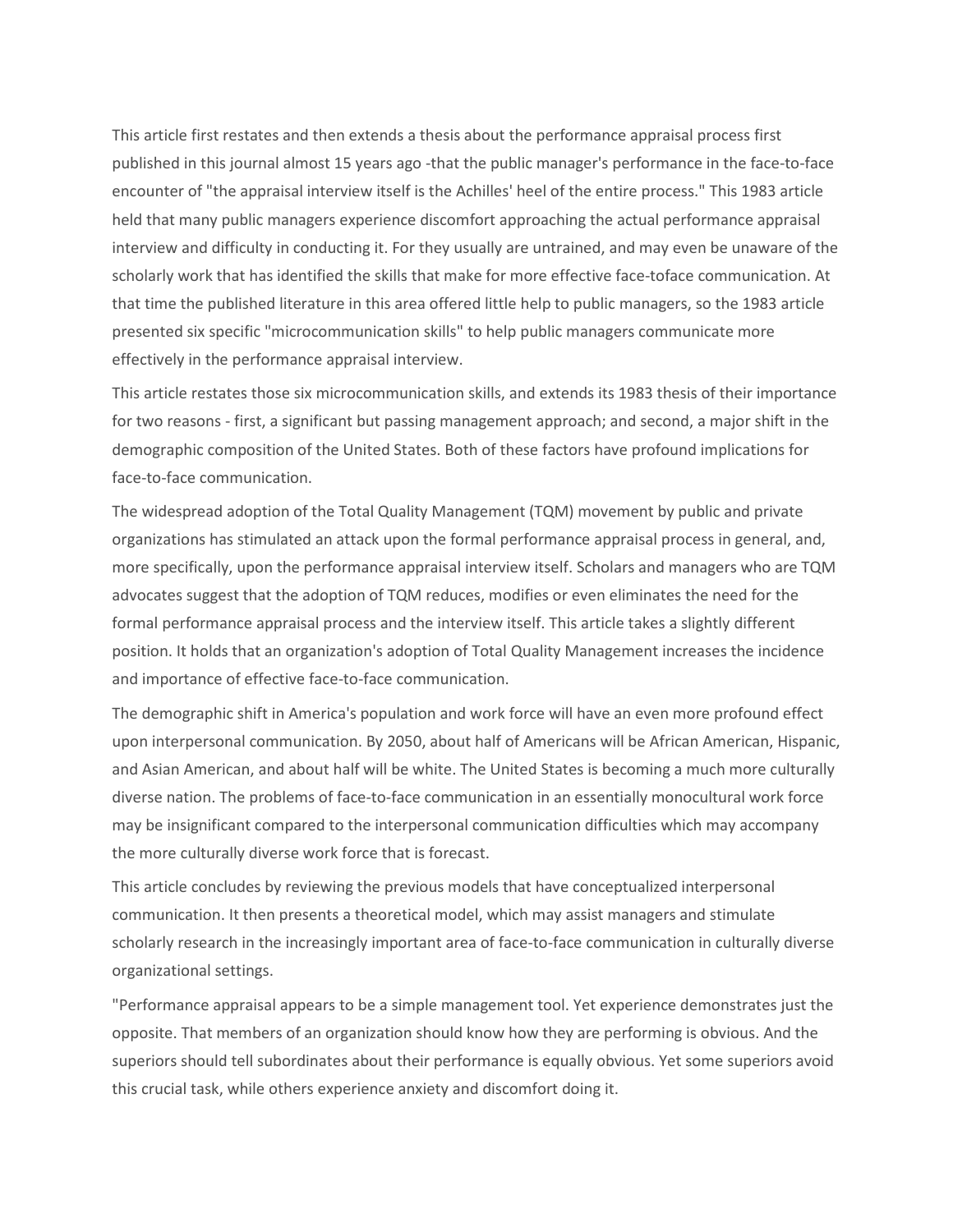There has been considerable progress in improving the instruments of performance appraisal systems ... Yet a paradox exists. A review of the literature indicates that much of the research and publications in this area have focused upon the empirical means by which to appraise performance - the development of the methodologies and the construction of the instruments by which to more objectively and validly measure employee performance. But despite considerable progress in a number of these areas, the delivery of the performance appraisal still tends to be resisted, if not avoided, by many managers because the central source of difficulty still remains. This occurs when the manager sits down to review his subordinate's performance. The appraisal interview itself is the Achilles heel of the entire process. ...despite strong pressures, managers are often reluctant and anxious about the appraisal interview. They often dislike the face-to-face encounter and feel unskilled in performing the vital appraisal interview into which all prior efforts flow.

There is good reason for this. A review by these authors of 351 recent journal articles related to performance appraisal found only a handful that focused on the appraisal interview itself. Those which did tended to fall into one of two categories. Some sought to identify and measure the behaviors and dynamics of the appraisal interview according to empirical and statistical methods, the others typically took a general, vague and often contradictory "maxims" approach which offered little more than organized common sense to the manager who must conduct the actual interview itself."1

Face-To-Face Communication In The Performance Appraisal Interview: "Its Deja Vu All Over Again" Yogi Berra's redundant insight rings in one's ears as one rereads the words just above, published in this journal close to 15 years ago. Years later, there appear to be few compelling reasons to alter the judgements then expressed.

The bulk of scholarship in this sector of the public management literature still focuses on empirically examining the design, correlates, or outcome of the performance appraisal instrument. There still is little published work in the area of interpersonal communication in the organizational setting, especially in the context of the performance appraisal interview. This is surprising for both general and specific reasons. Managers generally spend more time engaging in interpersonal communication than in any other activity. An the specific need for effective face-to-face communication is nowhere more critical than in the performance appraisal interview.

Few general aspects of organizational life are more paradoxical than interpersonal communication. One of the most valuable skills that a manager can possess is the ability to effectively communicate with others. In a classic study, Henry Mintzberg concluded that private sector managers typically spend approximately 80 percent of their time communicating with others.2 Yet another classic study indicates that in no more than half the instances studied did a subordinate receive the message sent by the superior.3 One conclusion to be drawn is that interpersonal communication is among the most central,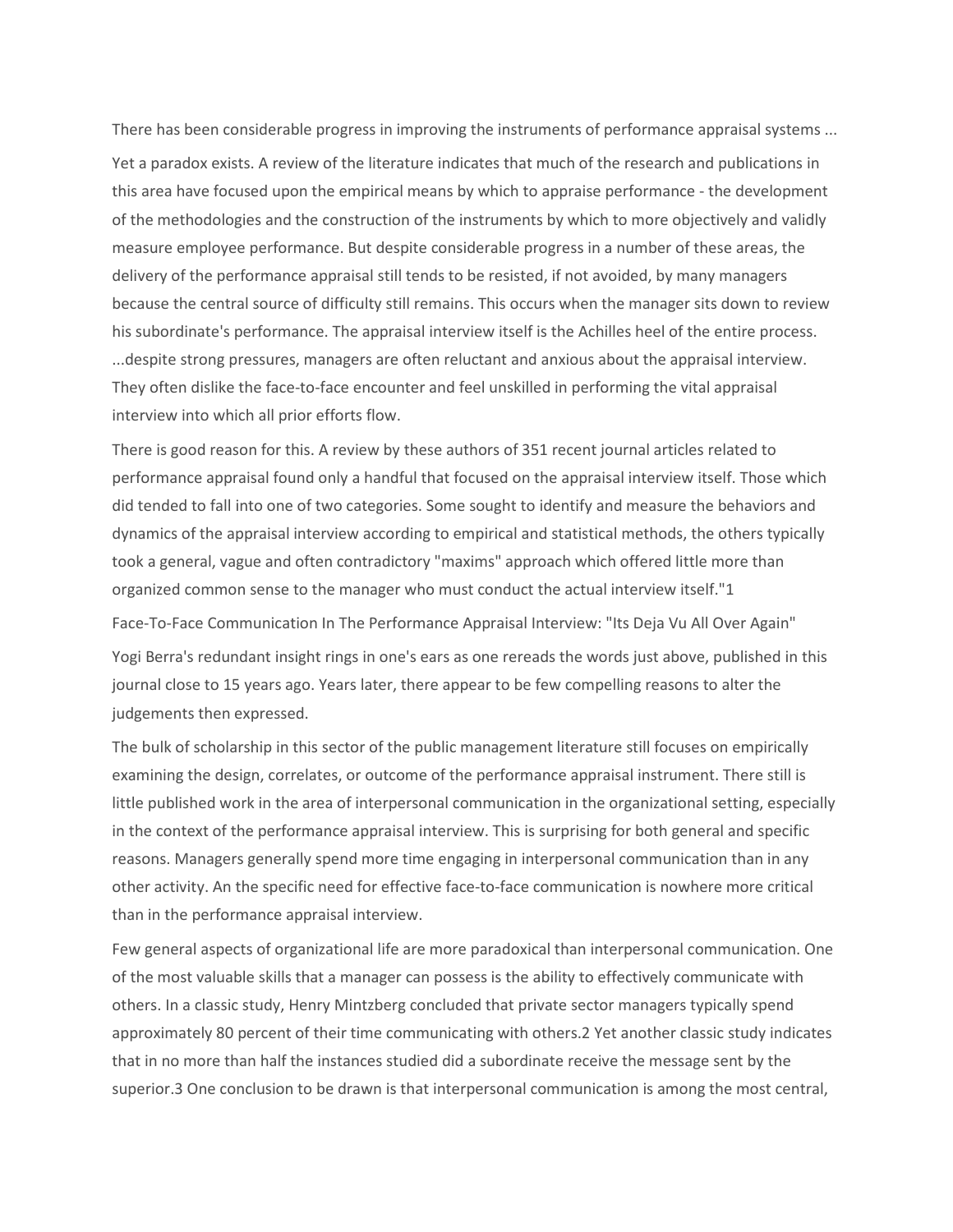yet least effective, activities of organizational life. Organizations echo too frequently the refrain: "But I thought I told you to ..." followed by "But I thought you said that ..."

Interest in performance appraisal at the federal level increased with the passage of the Civil Service Reform Act of 1978, the most sweeping reform of the federal civil service since the Pendleton Act of 1883. The Civil Service Reform Act mandated merit pay for mid-level managers, and called for "periodic appraisals of job performance of employees," and to "encourage employee participation in establishing performance objectives."4 Since its implementation at the federal level in 1981, performance management has gone through several reforms in the search for the "holy grail" of performance management system.5 What has been the experience? In studying the immediate period between 1979- 1986, Dennis Daley found that "the percentage of (federal) employees who indicated that they had participated in the setting of their performance objectives has markedly declined. In fact, a majority now claims not to share in this task." It should be no surprise that even then Daley concluded

The objectives based performance appraisal system mandated by the Civil Service Reform Act was to be the foundation upon which many of the other reforms were to be built. Yet, public employee attitudes hardly differ from those held previously. In fact, if anything, perception of the performance appraisal process have gotten worse As with previous attempts at implementing participative mechanisms, success appears to have eluded the federal system.6

Success may be elusive until the importance of face-to-face communication is recognized. Gary E. Roberts' research at the municipal level of government led him to conclude that the second most important factor leading to employee acceptance of performance appraisal is the face-toface communication that he defines as "employee voice." ...the degree of perceived employee participation in the appraisal interview and goal setting. Goal setting and participation grants the ratee an opportunity to rebut inaccurate performance appraisal information, to present new information, to present alternative explanations (attributions), to increase congruency of performance appraisal information interpretation, and to develop more valid measures of performance ... employee participation is critical in gaining the initial acceptance and understanding that is essential for effective implementation ...7

This is similar to a 1983 conclusion that: "a key ingredient for a successful performance appraisal interview has been found to be "ownership," the psychological concept of participation by the subordinate whereby they feel encouraged to speak and offer their views ... Employees are more satisfied with their appraisal interviews and with their superiors who conduct them when they participate more in the appraisal process, more particularly in the interview itself."8 Effective interpersonal communication is as crucial today as it was then to ratee acceptance of the process of performance appraisal.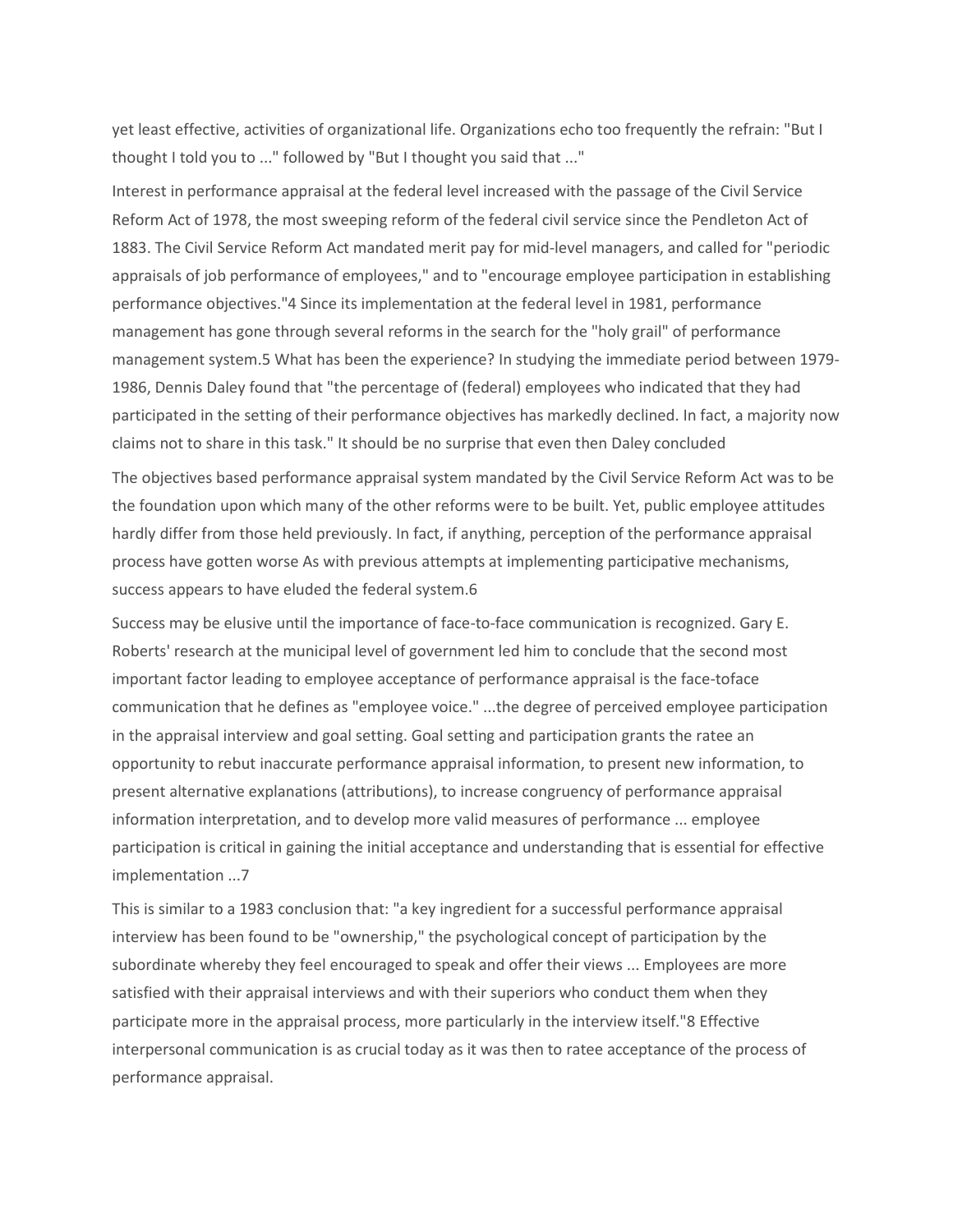Roberts goes on to enumerate the personal, professional, and systemic benefits of face-to-face communication to performance appraisal raters:

It is important to educate raters on the importance of involving the ratee in the appraisal process through a genuine invitation to participate. Raters should be made aware that they do not possess all relevant performance information and that the employee is an extremely important source. Greater employee participation and goal setting can refocus the process from an adversarial to a cooperative and coaching atmosphere, thereby reducing tension, defensive behavior, and rater-ratee conflict. Another factor that is important is the cultivation of regular, ongoing informal feedback. Regular informal feedback increases communication and understanding of job requirements, employee attitudes and feelings, and progress. Specific, behavioral, and timely feedback is critical for performance improvement and it is unlikely that once a year performance appraisal can meet employee feedback requirements.9

### Performance Appraisal And Total Quality Management

Here the line begins to blur between performance appraisal systems and Total Quality Management (TQM) - the influential management movement fostered by W Edwards Deming. TQM emphasizes the operations of an organization's work processes over and above the performance of any individual employee. Some TQM advocates urge abolishing the performance appraisal ratings of individuals, if not the interview and system itself. According to the TQM approach, contemporary organizations will become more productive and quality-oriented if the emphases are on: (a) participation in the work group, not individual performance; (b) continual improvement of work processes, rather than conformity with them; (c) continual, not once-a-year, evaluation and feedback; and (d) a shift from the hierarchical, industrial-era, command-and control Weberian paradigm which "separated thinkers and doers," to a more egalitarian, collaborative, participative informational-era paradigm in which facetoface communication is key:

Continuous improvement is revolutionary because it requires cooperation between thinkers and doers. Indeed, TQM encourages doers to think - a new way of managing. Increased productivity involves reducing waste in producing and supplying services and products. A public agency or a private firm must utilize all its human resources to do this, and adopt a mindset that any and everything can be improved. It is increasingly obvious that the only sustainable advantage to an organization is its people. Traditional management attempts to improve performance by controlling employees; it confuses fear with discipline. TQM ensures that planning, organizing, staffing and direction take place by promoting teamwork, coaching, listening and leading; processes are measured instead of people, and performance measurements are integrated into daily activities to meet real needs. Everyone is expected to assume responsibility for problem-solving to ensure quality and productivity.10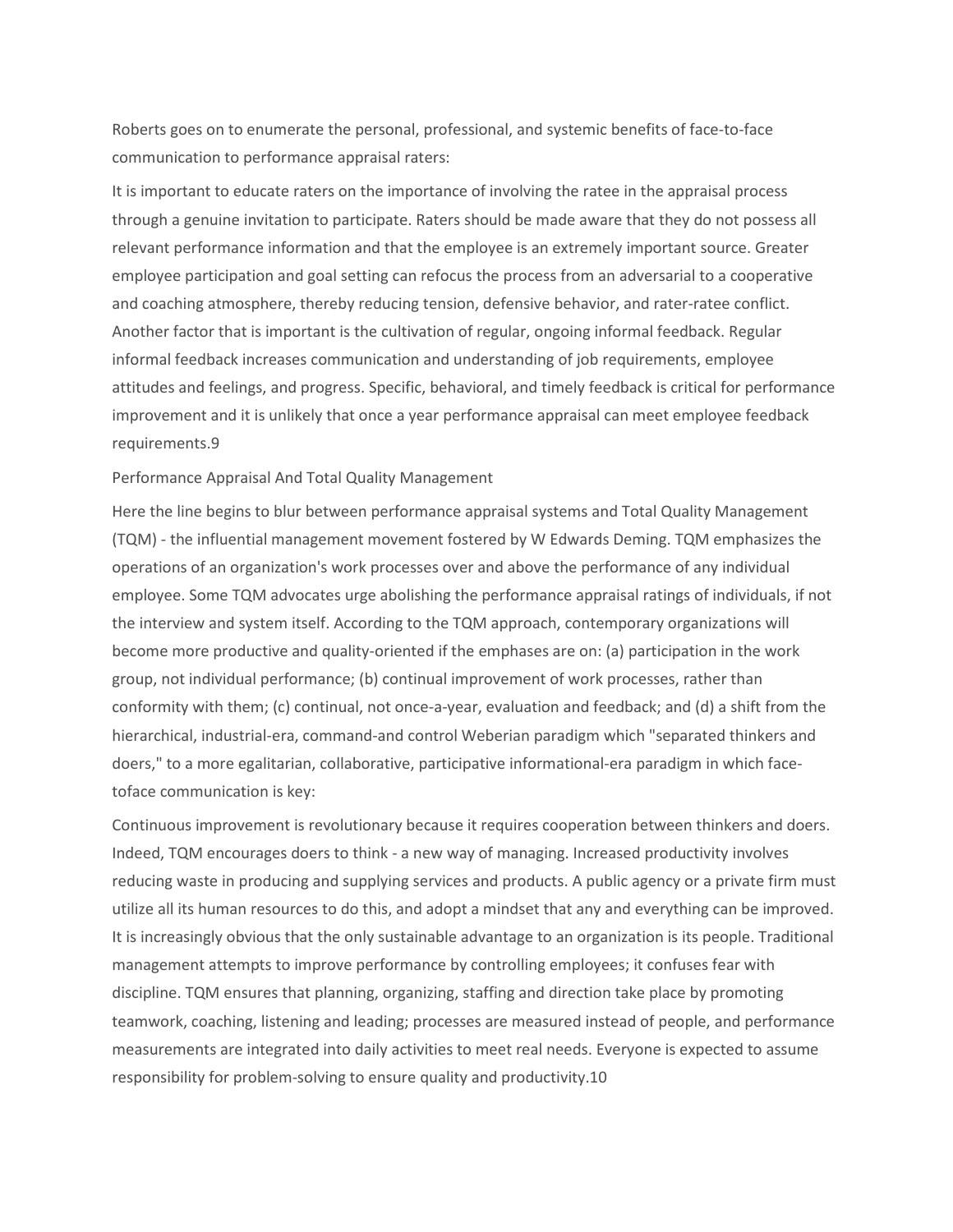All of which underlines the centrality of effective face-to-face communication between colleagues in the workplace - whether an organization's traditional performance appraisal interviews remain, are substantially modified, or are abolished and replaced by a TQM approach. In 1983 we found that very little was available in the public management literature to help working public managers communicate more effectively in what remains the "Achilles heel" of the performance appraisal process - face-to-face performance appraisal interview itself. That judgement still appears to hold.

One otherwise sound program that trained public managers to become more effective performance appraisers allocated only limited time to sharpening interpersonal communication skills. And then only under such general "maxim" headings as "emphasize active listening," and "maintain communication."11 The very title of an article: "Performance Appraisal" An Unnerving, Yet Useful Process" belies both the "foremost ... need for clear and open communication ... in performance appraisal interviews on the part of both supervisors and employees," as well as the uncomfortable attitude many managers still hold toward them.l2

Two recent articles may be representative of the few that are published on interpersonal communication in the public management literature. One is a wonderfully stimulating but philosophical discourse on listening.l3 The other is an all-too-brief extension and application of the approach traditionally called active listening.l4 James Goodale's assessment may be contemporaneously and broadly applicable to the entire public management profession: "Although the most important step in performance appraisal is the discussion between the manager and employee, managers are seldom well trained in how to conduct these discussions ... and how to conduct performance appraisal interviews."15

The remainder of this paper addresses the most elementary, yet underserved, of all public management skills - face-to-face communication in the organizational setting. It is divided into three sections. The first section will restate in a one-at-a-time, learnable fashion the "microskills" of face-to-face communication that wee conveyed in this journal in 1983. The second section will examine the more culturally-diverse demographics of the future U.S. population and work force, which were first identified by the pathbreaking study Workforce 2000. The third and final section of this paper will treat a new theoretical model on face-to-face intercultural communication, which may assist public managers.

The Microskills Approach To More Effective Face-To-Face Communication

For more than two decades, Alan Ivey, interpersonal communication theorist at the University of Massachusetts, Amherst, has sought to identify and convey the elements involved in effective verbal and non-verbal face-to-face intercultural communication. Ivey identified and assembled these elements into a set of communication skill units that he terms the "microskills." Tested in hundreds of data-based field studies, adopted for training by scores of organizations ranging from Global Fortune 500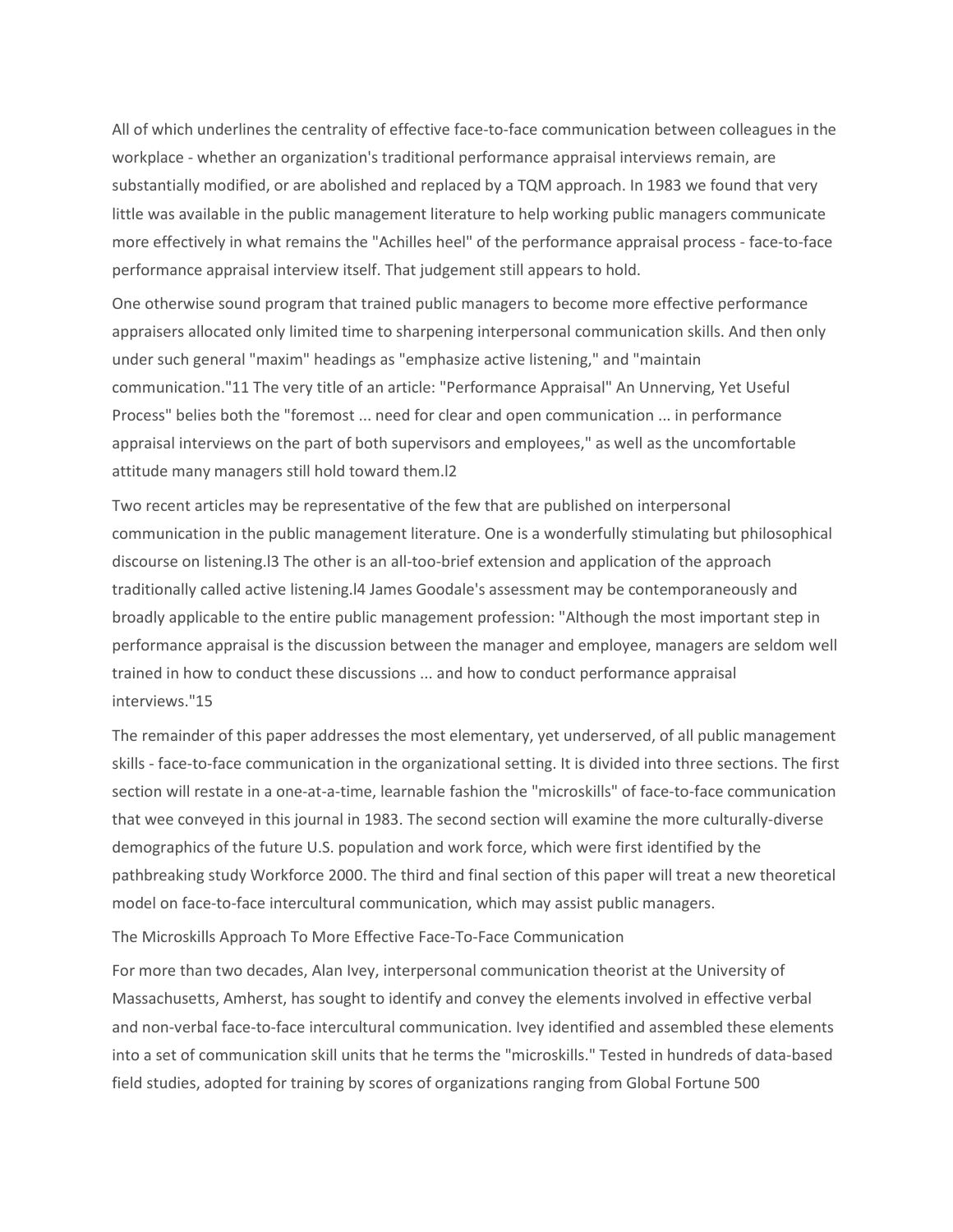corporations such as Digital, Prime Computer (USA), Ericsson (Sweden), and Siemens (Germany), to the U.S. State Department and Central Intelligence Agency, and translated into fourteen languages - the microskills approach clearly is a tested and proven method for improving interpersonal communication in many different settings.

The microskills were originally developed for use in the most intimate and intense face-to-face interactions, the psychological therapy session. But they have been found to be useful in daily interactions with individuals in any setting, and have been widely utilized and proven in an array of organizations. The microskills are well suited to the needs of managers in the public sector - especially in the often stressful situation of the performance appraisal interview.16

Six microskills will be introduced here. They operate upon the principle that effective interpersonal communication does not begin when a superior engages in "downward" communication with a subordinate. Rather, as Peter Drucker pointed out: "Communication is the act of the recipient." Emphasizing the subordinate in this context, Drucker continued: "downward communications cannot work and do not work. They come after upward communications have been successfully established."17 Public managers need to recognize that downward communication by a superior is more effective when it follows, rather than precedes (or even worse, preempts) upward communication by a subordinate. Otherwise, the subordinate may not yet be ready to listen, while the superior may not be told the additional information that may be necessary for a sound decision. The effective use of the microskills specifically encourages the participation and upward flow of communication from appraisee to appraiser ls What are the specific microskills?

#### The Basic Nonverbal Attending Microskills

Encouraging effective face-to-face communication basically begins by nonverbally "attending" to another individual. In the performance appraisal interview this means that the superior sits with a slight, but comfortable forward lean of the upper body trunk, maintains eye contact, and speaks in as steady, warm and soothing a voice as possible.

Engaging in such behavior may seem unnecessary, and even outlandish at first. Until one learns that Ray Birdwhistell, a pioneering scholar in the field, estimated that 65-70% of all face-to-face communication is nonverbal.

These attending skills (popularly called "body language") may seem elementary at first. But before we make this our final judgement, perhaps we need to ask ourselves two questions - did we previously know of these basic attending skills, and do we consciously use them on an everyday basis? One way to sense the importance of the attending skills is to imagine how you would feel if your

performance was being appraised by an individual who leaned backward (not forward) in his chair,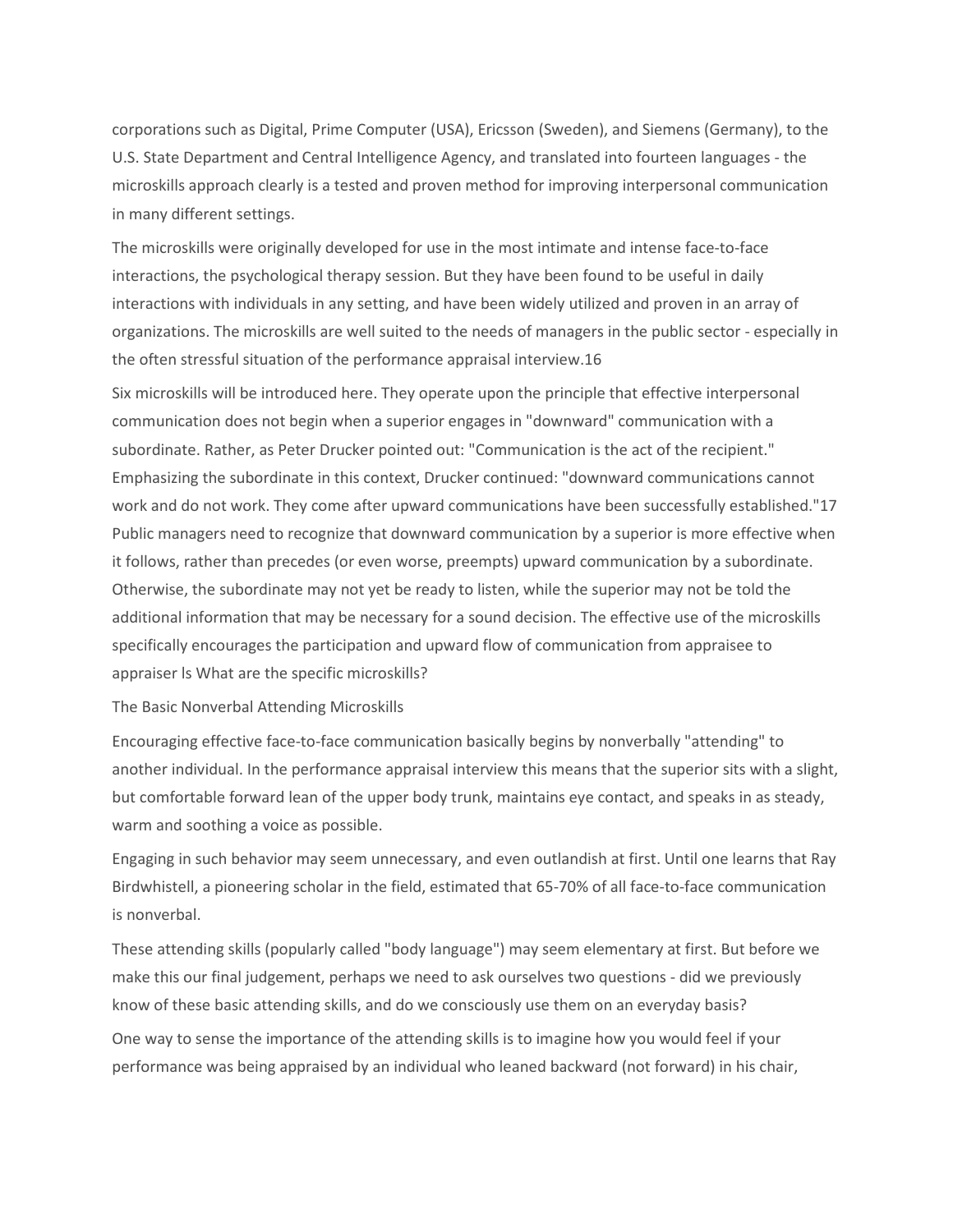avoided eye contact, and spoke to you in a harsh, grating voice. The effective use of the non-verbal attending skills subtly but powerfully encourages other individuals to communicate with us.

## Open and Closed Questions

Open and closed questions help the superior stay on the topic, and verbally "follow" the subordinate to ensure, in one case, the most general and, in the other case, the most specific flow of communication. Each type of question bears a different fruit: open questions encourage the subordinate to provide more general information; closed questions encourage more specific responses.

Open questions are just that - open. One asks an open question by beginning with the words "Could," "Would," "How," "What," or "Why?" Asked non-judgmentally, they encourage more lengthy, general responses. Open questions are particularly suitable at the beginning of the appraisal interview, or where the superior seeks to explore or understand a particularly complex or ambiguous area.

Closed questions are useful in clarifying, or nailing down specific pieces of information. They help focus the conversation upon narrow areas, or upon the retrieval of specific facts. Closed questions typically begin with "Did," "Is," or 'lre." Closed questions evoke a response of one ("Yes" or "No"), or just a few words.

The power of open and closed questions to evoke different responses is demonstrated by imagining the spontaneous response to the same query asked first as an "open," and then as a "closed" question:

Open question: "How is that new budget coming along?"

Closed question: "Is that new budget in?"

## Paraphrasing

A paraphrase is a concise restatement in your own words of what another individual just has said. Effective paraphrasing clarifies for the superior, and permits the in-depth exploration of issues. It also indicates to others that you are "on the same wavelength," thereby encouraging them to communicate further. Remember that the paraphrase should also be non-judgmental, literal, matter-of-fact, and factual. The effective paraphrase has a sequential structure. First, there is the introductory stem: "If I heard you correctly ..." "You're saying that ..." or "It seems that what you're telling me is ..." The paraphrase follows, which is the concise restatement in your own words of what the subordinate has just said. The structure of a paraphrase ends with closing stems such as "Is that close?" or "Is that what you're telling me?" Such concluding stems allow you to check the accuracy of your paraphrase, while encouraging a response.

Appraisee: "...So the regional office problem is why our caseloads are down."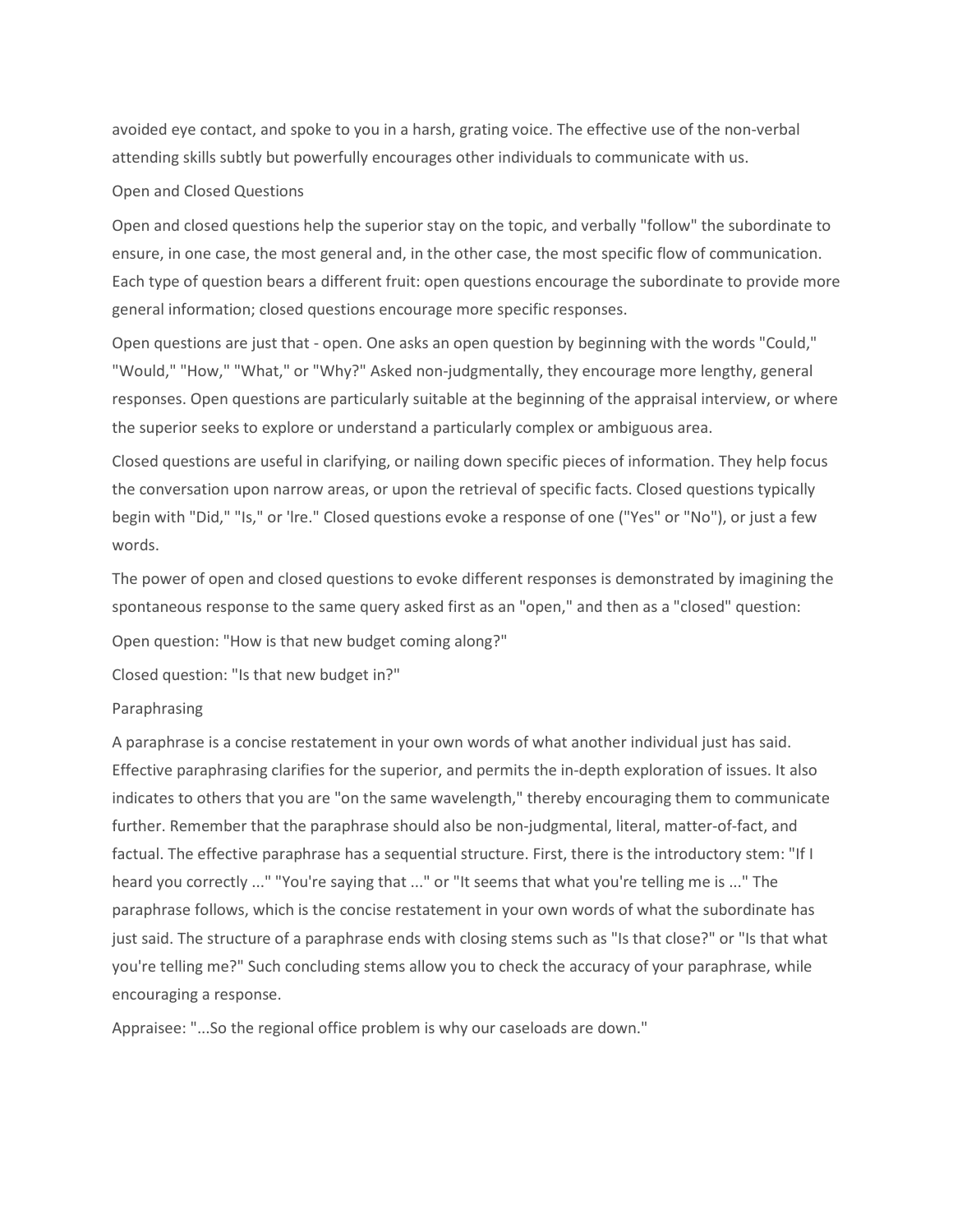Appraiser: "You're saying that the new Regional Director's staff shakeups have lowered productivity. And that now it's spilled over into your office. Is that about right?" Appraisee: "Yes. And what's more..." Reflection of Feeling

Emotions play a central, if sensitive, role in interpersonal communication. To bottle up emotions may be to inhibit communication. While it often may be considered difficult or inappropriate to express or deal with emotions in the workplace, we tend to feel better when we do---and more positively toward an individual who seems to "understand" how we feel. Norman Sigband, an early scholar of managerial communication, defined interpersonal communication as "the transmission and reception of ideas, feelings and attitudes---verbally and non-verbally---which produce a response." 20 Very simply, to effectively communicate is to take the human factor into account.

Similar to the paraphrase, the reflection of feeling is a literal, matter-offact, and timely restatement in our own words of the emotions we sense the other person is feeling. In so doing, we subtly encourage others to express the emotions they feel. At appropriate times, it may be helpful to encourage others to express their feelings before going on to more taskrelated activities.

The structure of the reflection of feeling is similar to that of the paraphrase. First, one uses the subordinate's first name, or the pronoun "you." Next follows the initial stem, such as: "It sounds like you feel ..." or "I hear you expressing some ..." Third, one labels the emotion. Then one mentions the context in which the expression of emotion occurred. One concludes with a final checking stem such as: "Am I right?" or "Is that about right?"

- "Hank, I sense that you're really anxious about this meeting. Am I about right?"

-"Jane, you seem to be feeling frustrated about your performance in this area. Is that about right?" Some important, cautionary advice. Public managers are not psychologists; individuals with serious problems should be referred to the proper professional for help. In addition, the knowledge and practice of these skills (like knowledge itself) can be put to ethical or unethical uses. The reflection of feeling is among the most powerful as well as dangerous of microskills. The insincere or expedient use of this skill can severely damage a trusting relationship with an individual. Yet, there are moments when knowing how to exhibit a chord of genuine human concern, when giving other people a chance to express how they feel, can help them deal more effectively with their problems on and off the job.21 One of the special strengths of the microskills is that each one can be practiced on a self-paced, one-at-a-time basis until it becomes a natural part of one's repertoire of face-to-face communication skills. The microskills can help a public manager communicate more effectively with individuals in any organizational situation - particularly the neglected, but crucial part of the performance appraisal process, the faceto-face interview in which the appraisal itself is delivered and discussed.22 We have long known that how we communicate may depend upon whom we are communicating with - superior or subordinate, friend or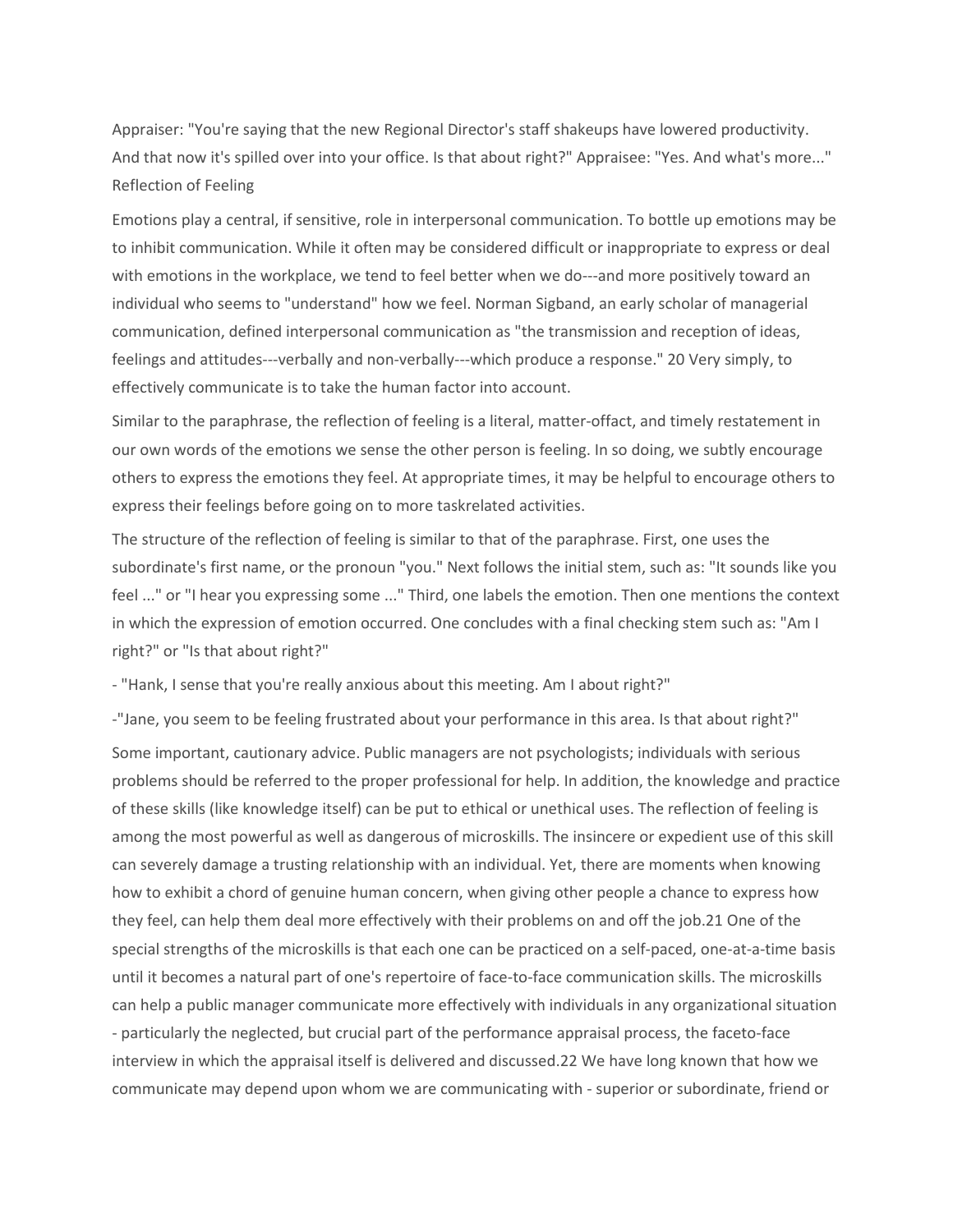stranger. But how and whom we are communicating with at work is changing in a new and dramatic way, and will change still more the further the United States progresses into a demographically different twenty-first century. The shifting demographics of the workplace could have profound implications upon face-to-face communication. Feedback

The public manager's conscious use of the microskills of feedback provides a set of verbal channels to more effectively communicate with another individual. The effective use of the feedback skill involves: (1) clear and concrete data; (2) conveyed (as much as possible) via timely, present-tense statements; while (3) employing non-judgmental, literal, matter-of-fact attitudes and behaviors about (4) correctable items over which the subordinate has some control.

The effective use of feedback first involves clear and concrete data: Vague: "Your work with clients has been very good this year." Concrete: "This year you've increased placements by 20% while cutting complaints in half"

The second characteristic of the feedback skill involves employing nonjudgmental statements. Judgmental statements evoke emotions, particularly if those judgements are negative, as can occur in an appraisal interview. The negatively judgmental statement uttered by a superior may be perceived by a subordinate as an "offensive attack," to which his or her most natural response may be to "defensively" respond. Thus, a cycle may be established which hardly encourages the open communication that is prerequisite to positive behavioral change - one of the goals of the performance appraisal process.

The next characteristic of feedback urges the use of non-judgmental statements that are literal, matterof-fact, and factual. Judgmental: "You're terrible in meetings with other people. Every time I take you, you foul things up."

Non-judgmental: "You seem to be too eager in meetings. Your behavior could be interpreted as too pushy, and turn people off." A fourth characteristic of the feedback skill is the timely present-tense statement. While performance appraisal by its nature deals with previous behaviors, consciously choosing to deal with more recent incidences can be a powerful agent for more positive change. Distant Past Feedback:

"Harry, you've messed up your budget for the past three years, and this time I've had enough of it." Timely/Present-Tense Feedback:

"Harry, I've just made some specific suggestions to you on how you can improve this year's budget preparation. But you don't sound too enthusiastic about them. How can I help you become more effective in your budget preparation?"

Finally feedback deals with correctable items over which the subordinate has some control. It may be of dubious value to ask a somewhat shy, but otherwise effective employee, "Why don't you spend more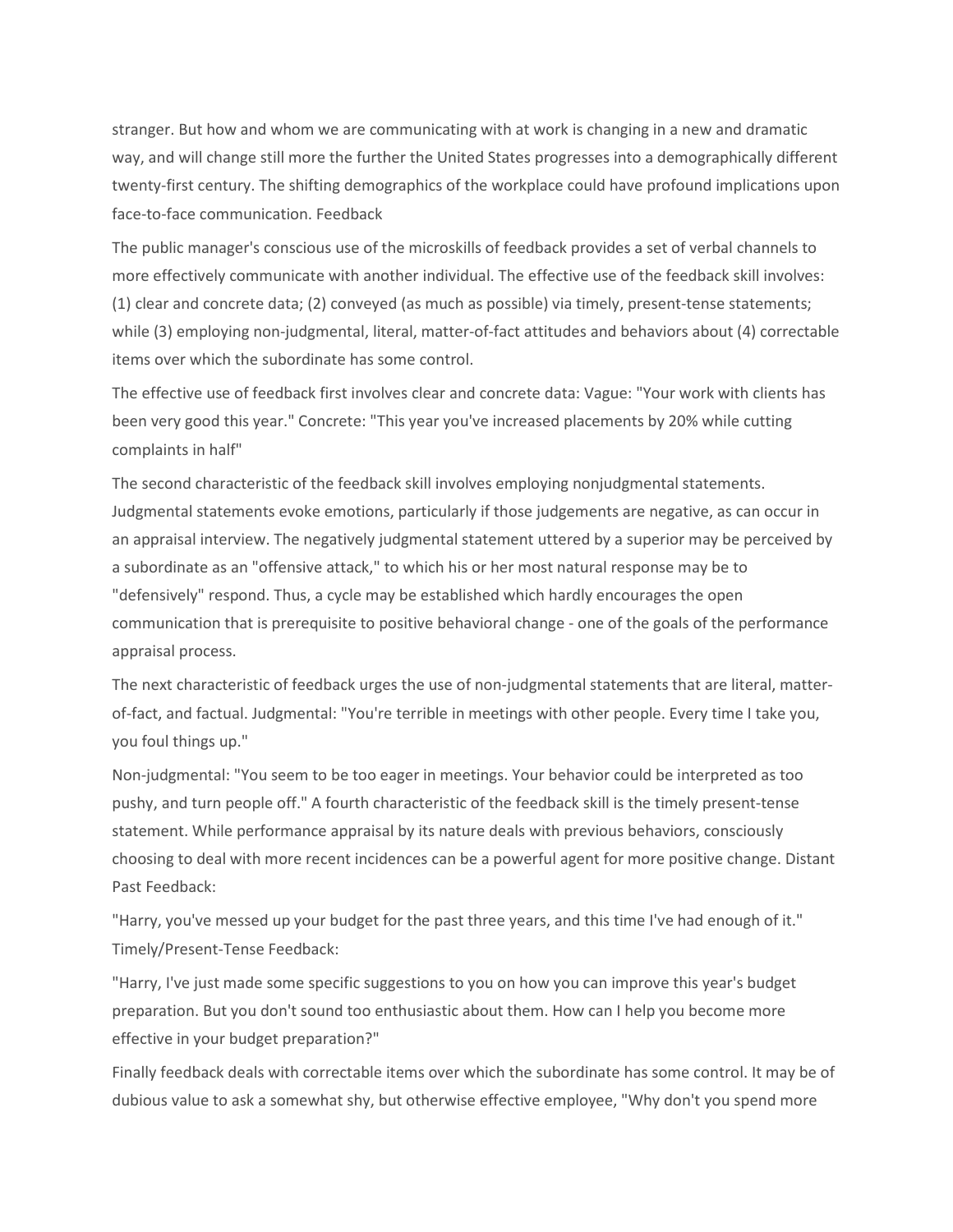time soaalizing with us and become more a part of the office team?" Workforce 2000 And The Future Demographic Composition Of America Only a small, specialized community usually pays attention to demographic projections about the composition of America's labor force. The 1987 publication of Workforce 2000 was an exception - chief because of its well-known forecast that native-born white males would comprise only 15 percent of "net new entrants" to the labor force between 1985 and 2000. The remaining 85 percent of "net work force entrants" are forecast to be white women, African Americans, Hispanics, Asian Americans and other races, as well as Third World Immigrants.23 There has long been a widespread and erroneous perception about this key forecast. As late as 1994, Fortune magazine was reporting: "Nearly 85% of the 25 million entering the labor pool would be women, minorities, or immigrants ... only 15% would be white males."24 An otherwise original and perceptive research article on diversity in this very journal began: "It has been predicted that during the decade of the 1990s at least 85%of new entrants to the labor pool from which U.S. organizations select their employees, will be women, minorities, and foreign immigrants."25 The erroneous understanding attributed to this forecast lies in its technical use of the word "net" - of which journalists and even scholars who are not professional demographers may be unaware. In their 1991 study, The Myth of the Coming Labor Shortage, Lawrence Mishel and Ruy A. Teixeira criticized Workforce 2000's central forecast. They argued that the "total," not the "net," number of work force entrants would be a more realistically appropriate word to use: For example, in an economy of 100 workers, 20 workers might come into the work force over ten years, while ten retired over the same period of time, resulting in a work force of 110 (100 + 20 - 10) at the end of the period. But, despite the fact that the net increase in the work force was only 10 (110 -100), the actual number of work force entrants should still be set at 20, so that we can include the ten workers who replaced those retiring.26

Workforce 2000 technically (and correctly) categorized native-born white males as only 15 percent of "net additions" to the labor force - a figure arrived at by subtracting the native-born white male replacements exiting the labor force from the total number entering it. But according to Mishel and Teixeira, actual native-born white males "will actually be almost one third (32 percent) of total work entrants" (emphasis in original).

Forecasts of U.S. Labor Force, 1994-2005

Recently, Howard N. Fullerton, Bureau of Labor Statistics specialist in work force forecasts, compared the U.S. work force over two 11 year periods -1982-1993 and 1994-2005. Looking ahead, he projects a more diverse labor force. 27 Looking first at forecasts of the total male, and then white male work force composition:

- Males (56.7% of the 1982 work force) will decline to 50.1% of new entrants between 1994 and 2005, and are projected to comprise 52.2% of 2005's work force;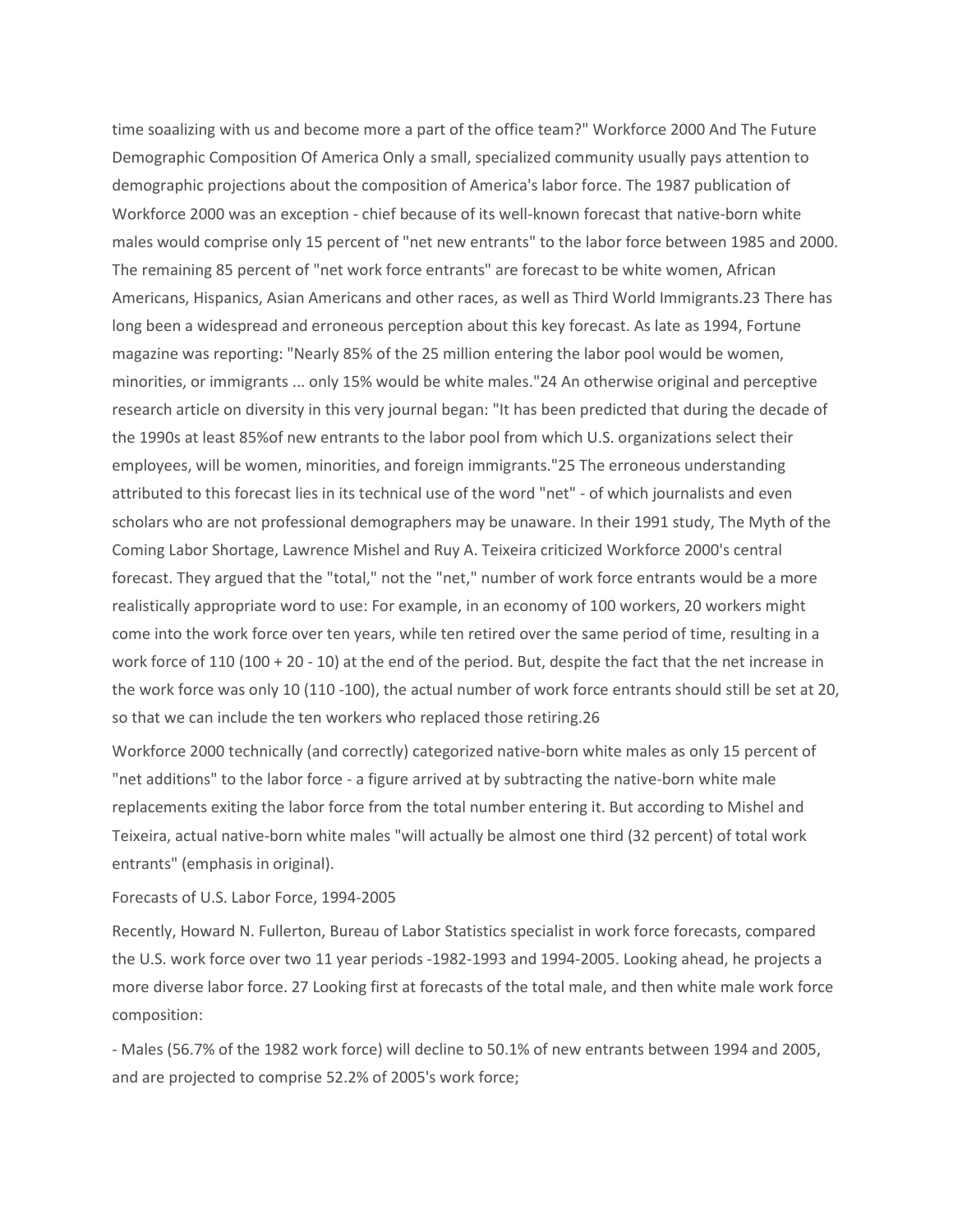- White males (46% of the 1982 labor force and its historical "mainstay") are forecast to be a rapidly declining, but still substantial 33% of total labor force entrants between 1994 and 2005 (and 38.4% of 2005's work force).28

In the short run, native-born white males will continue to comprise a larger (though declining) percentage of the labor force than many currently believe. For example, native-born white males made up 42 percent of the labor force in 1993, and are forecast to account for 38 percent of the work force in 2005. One of the shrewdest assayers of managing diversity, Taylor Cox, points out, "American white males will continue to be the single largest gender/race identity group in the U.S. work force for many years."29 Females, especially native-born white females, are forecast to comprise a slowly-increasing but substantial presence in the labor force. Between 1982-2005:

-Females (43% of the 1982 labor force) are projected to increase to 49.9% of the new entrants between 1994 and 2005 (and 47.8% of 2005's work force); while -White females (34.9 percent of 1982's labor force) are forecast to be 33.4 percent of work force entrants between 1994 and 2005 (and hold steadily at 33.7% of 2005's workforce).30

So white, native-born, non-Hispanic males and females (whose largest age cohort are aging baby boomers) are forecast to make up 73.7 percent of 2005's work force (down from 81.2% in 1982). 31America's more diverse labor force is first emerging among its younger age cohorts. Between 1982- 2005, African Americans, Hispanics, and Asian Americans and other races will be joining the U.S. work force in record numbers: - African Americans (10.2% of the 1982 work force) are forecast to make up 12.4% of new entrants between 1994 and 2005, and will slightly increase to 4.1% of 2005's work force.32

These changes are but part of a larger and dramatic demographic shift that will transform American society. The most recent Bureau of the Census forecast of U.S. population is instructive.33 Native-born whites who comprised 80% of the U.S. population in 1980 are forecasted to make up about 60% of the population in 2030, and a little over half of all Americans two decades later. Black Americans are projected to increase slightly from 11.5% of the population in 1980 to 13.6% in 2050. While about one in sixteen Americans was Hispanic in 1980, in 2030 about one in five is forecast to be Hispanic, and about one in four in 2050. Starting from a smaller base, Asian Americans are projected to increase from 1.5% in 1980 to over 6% in 2030, and over 8% of the U.S. population in 2050.34

There is another factor to keep in mind: the ethnic or racial composition of America's age cohorts may be different from the nation at-large. Due to differential birth rates among various ethnic and racial groups, legal and illegal immigration, and the presence of the largest age cohort - the baby boomers (who comprise approximately one-third of U.S. population, but somewhat less than one-half of its work force) - America's generations are changing their ethnic mix at varied rates. For example, in the year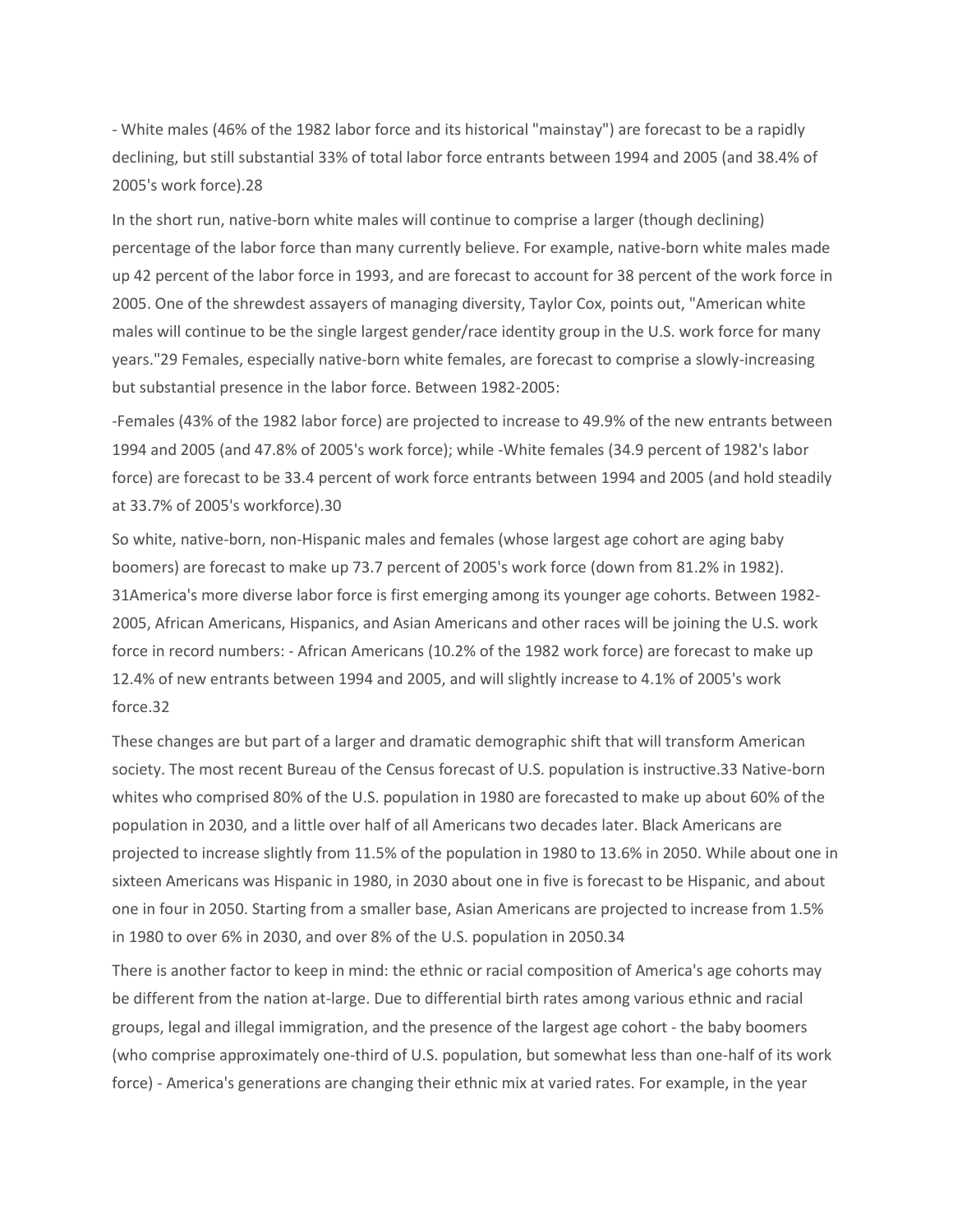2000, fewer than 66 percent of American schoolchildren, but 80 percent of Americans over age 45, are forecast to be native-born, non-Hispanic whites.35 Census Bureau demographers forecast that by 2030, non-Hispanic whites will comprise three-fourths of those over age 65, but fewer than half of those under age 18. In announcing the latest demographic forecasts, Gregory Spencer, Director of the Population Projections Branch of the Census Bureau, stated: "The world is not going to be the same in 30 years as it is now."36 As the baby boomers age and begin to retire early in the 21st century, what already is a perceptible flow of demographic change in the workplace will become a strong tide.

Given the pace at which organizational cultures change, wise managers will begin preparing themselves and their organizations now. Examining these developments, demographer Martha Farnsworth Riche recent concluded:

These trends signal a transition to a multicultural society. If you count men and women as separate groups, all Americans are members of at least one minority group ... The trend is clear. If current conditions continue, the United States will become a nation with no racial or ethnic majority during the 21st century.37 A Culturally Diverse Workforce Astute public managers may find the concept of culture to be of increasing utility in an increasingly diverse United States. In dealing with "foreigners" from other societies, Americans are not surprised to discover that certain cultural differences exist - for example, between Americans and the Japanese (whose culture is quite different), as well as with the English (whose culture is quite similar). But Americans may not yet recognize a growing new reality: that subcultural "differences" also may exist among Americans who share the same strong, overarching identity as Americans, and pledge their common allegiance as citizens to the same national political values, processes, and institutions.

The recognition of cultural differences is not new. In 1976, Harry Triandis, one of the founding scholars of intercultural communication in the U.S., wrote:

In many countries, the population is polyethnic. This is the case in the United States, where a number of distinct groups (i.e., blacks ... Latin Americans, to mention just a few) enjoy cultural traditions that are different from the traditions of the White, Anglo-Saxon or melting pot produced majority ... Such ... cultures lead members of a cultural or ethnic group to behave in characteristic ways and to perceive their own behavior and the behavior of others in a particular manner.38

For example, eye contact patterns of some whites and some African Americans may culturally differ and, unless understood, can cause misunderstanding. The expectation by managers of the dominant white culture is that individuals and/or subordinates will maintain direct eye contact while listening. But in the slave-owning and then segregationist South, subordinate blacks were culturally encouraged not to look at, but rather away from, older persons and authority figures while listening.39 So unless a white manager is aware of how to subculturally "decode" African American cultural behavior, a black gaze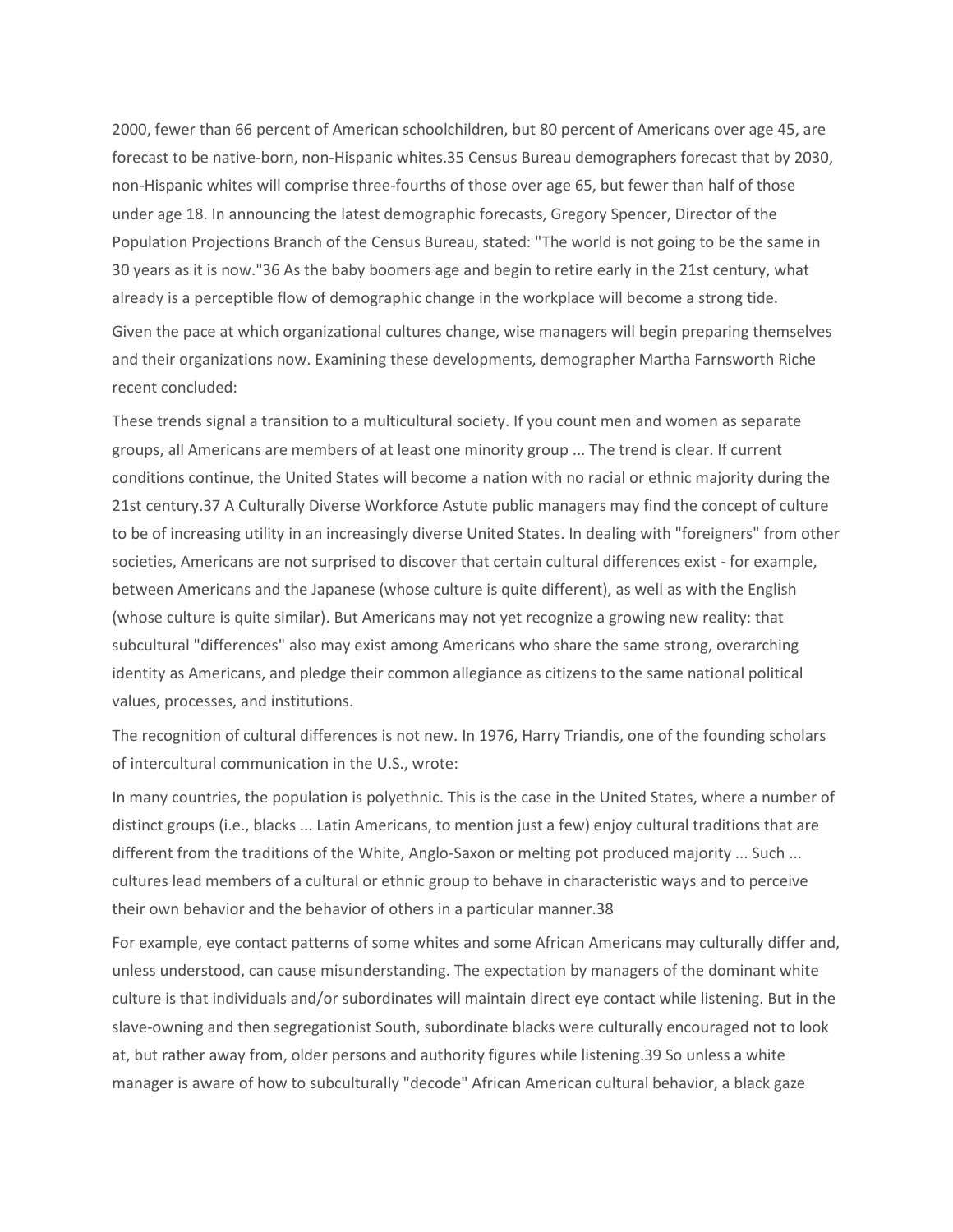pattern meant to be respectful may be misunderstood as disrespectful. It may at first seem awkward to apply the concept of culture to individuals who are African American, Hispanic, Asian American, or even white. It may seem even more unusual to apply it to the genders. But, consider the conclusion of Dr. Deborah Tannen, sociolinguist and author of the best-seller You Just Don't Understand: Women and Men in Conversation, on the subject of face-to-face communication between the genders: Much as I understand and am in sympathy with those who wish there were no differences between women and men---only reparable social injustice-my research, others' research and my own and others experience tell me it simply isn't so. There are gender differences in ways of speaking, and we need to identify and understand them. Without such understanding, we are doomed to blame others or ourselves-or the relationship-for the otherwise mystifying and damaging effects of our contrasting conversational styles. The sociolinguistic approach I take in this book shows that many frictions arise because boys and girls grow up in what are essentially different cultures, so talk between women and men is cross-cultural communication.40 And as an article on the culturally diverse workplace that was recently published in this journal concluded: These results suggest that men, women, and minorities do not share a common culture of organizational life; rather, each group identifies, defines and organizes its experience in the organization in unique ways. The answers to the survey questions...indicate that men, women and minorities have different experiences in the organization.. We believe that studies such as the one reported in here provide a valuable function in documenting the different cultural realities within organizations. 41 Today, the proactive white male public manager, along with the proactive female, African American, Latino American, or Asian American public manager, realize that they need to learn more about the culture and communication styles of each other. Is there a model of interpersonal communication which can help bring this about? How do we communicate effectively in this new demographic as well as cultural context? Models for Effective Interpersonal Communication: A New Model Needed for the Culturally Diverse Workplace Psychologist Kurt Lewin once wrote "There is nothing so practical as a good theory." Abstract theories provide powerful guides for human thought and behavior If this is so, public managers may benefit from a review of previous models of interpersonal communication, as well as a new theoretical model-one which reflects the more culturally diverse era that America has entered.

The first modern model of a communication system was published in 1949 by research mathematician Claude Shannon and electrical engineer Warren Weaver.42 Shannon and Weaver depicted communication as a simple, sequential and one-way linear process through which information could be transmitted as easily by a telephone as by a human. Their mechanistic system included four components: a sender, a channel, a message, and a receiver.

Public managers will be more familiar with the next major development, David Berlo's widely-known model of interpersonal communication.43 Specifically trying to understand "the way people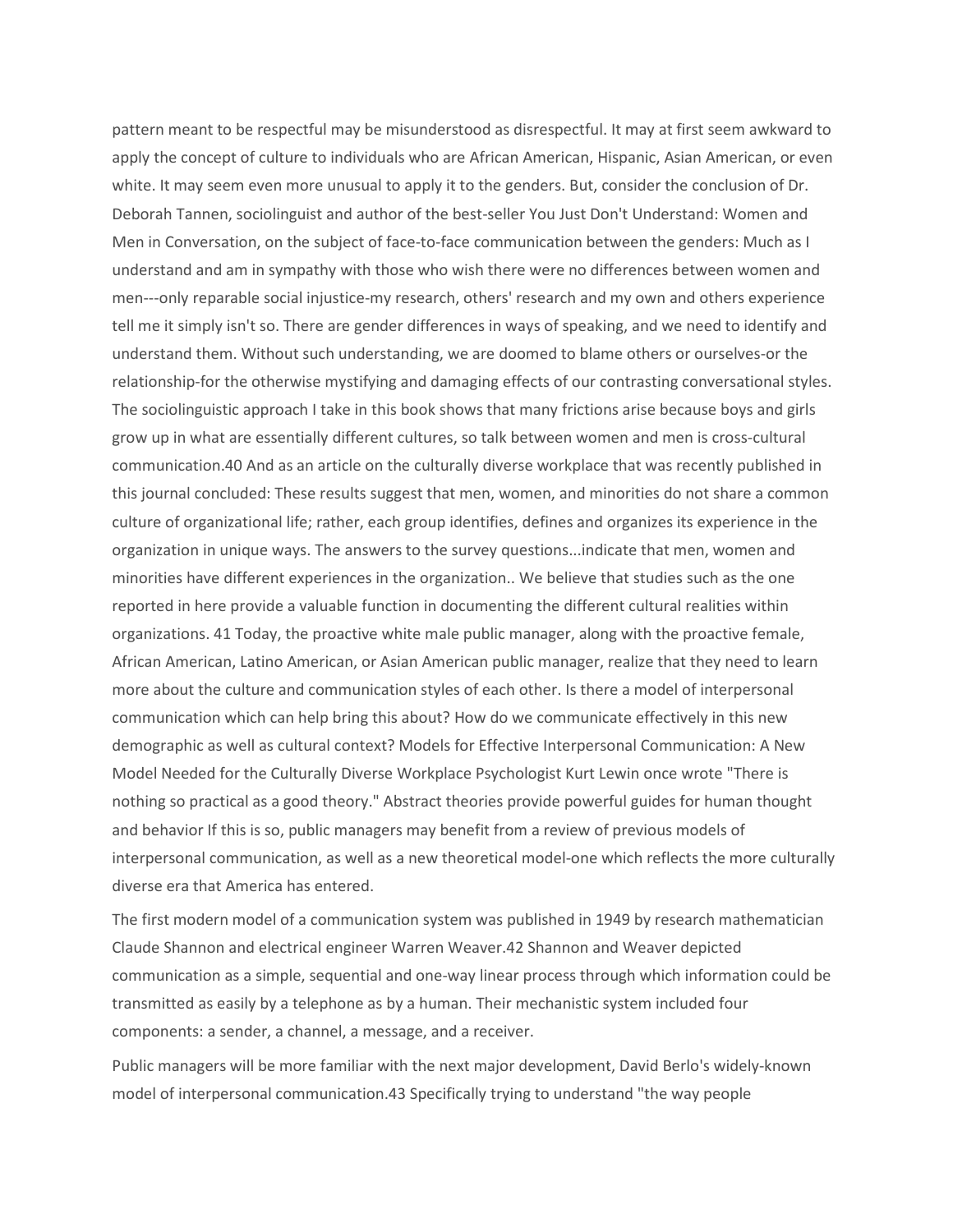communicate with each other," Berlo saw interpersonal communication as an on-going, twoway process between human beings in which the communication behavior of each influences the understanding of the other. His model of communication had six components: a sender, a channel, a message, a receiver, as well as a sender/encoder and receiver/decoder capabilities, and finally an interactive feedback loop. Berlo's model follows: In Berlos' more complex model, the sender and receiver can encode and decode verbal as well as non-verbal messages, thus recognizing the importance of non-verbal communication. Most importantly, Berlo's model permits us to envision interpersonal communication as a mutually interactive, two-way process. Berlo's addition of a feedback loop to his model allowed us to see face-toface communication not as a one-way, linear, action-reaction, but as a more complex, dynamic, mutually-reciprocal, ongoing process. The major deficiency of the Berlo model is that it provides little guidance in the area of face-to-face intercultural communication-just at the time when America's population and work force is becoming more culturally diverse. We need a new theoretical model of interpersonal communication to address this challenge.44

Not Two People, but Four Participants: A New Model of Interpersonal Communication

Public managers may agree that few situations require more effective interpersonal communication skills than the psychological counseling session. Allen Ivey, originator of the microskills, noted that the changing cultural composition of America's population had increasingly transformed therapy sessions into intercultural meetings between therapist and client. Ivey therefore developed a model for more effective interpersonal communication in an intercultural context to address this increasingly common situation. He points out that interpersonal communication in an intercultural context may not involve communication simply between the two individuals who are physically present, therapist and client, but rather:

therapist and his or her cultural/historical background, and the client and his or her cultural/historical background...what sometimes appears to be the therapist talking with the client may actually be two cultural/historical backgrounds talking with each other.45

To help us communicate effectively in a multicultural context, Ivey presents three models for interpersonal communication, two of which result in less effective communication than the third model. In culturally diverse settings, Ivey has found that effective communication is more likely to occur when participants consciously operate with model A in mind. That is, when one takes into account both the individuality of the individual before you, as well as the cultural/historical background that might influence his or her manner of communication. Otherwise, public managers and colleagues may communicate only with each other as "individuals (B), thereby ignoring each other's cultural/historical backgrounds; or ignore the individual, and (C) stereotypically communicate with each other's cultural/historical backgrounds. To seek to communicate with everyone as an individual (B) may be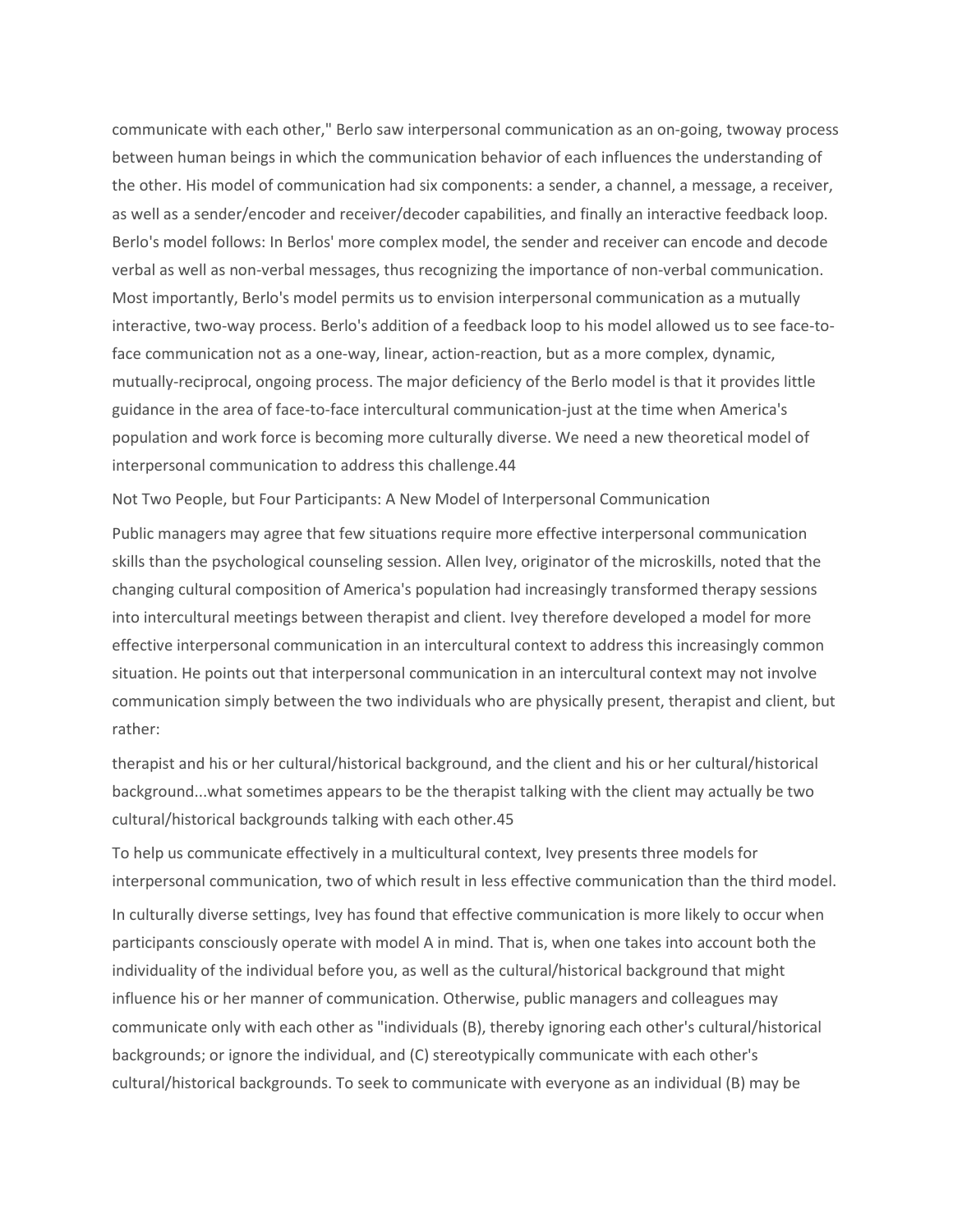admirable, but also may serve to minimize, if not ignore, the powerful impact of culture and history on an individual. As one African American female manager stated, "I can't leave who I am or all I've been through at the office door every morning." We may find ourselves stereotyping if we communicate more with an individual's cultural/historical background than with the individual, which is often the unintended outcome of many cultural awareness diversity training programs. (Model C)

Public managers who consciously keep in mind the Ivey "Not Two People but Four Participants" model may find themselves communicating more effectively than when they unconsciously operated on the basis of the Berlo model.

#### **Conclusions**

Effective face-to-face communication is crucial to the successful manager More effective interpersonal communication in any organizational situation, but especially in the performance appraisal interview, is possible if public managers recognize and adopt the proven and tested microskills approach. The widespread use of performance appraisals throughout all levels of public administration, but specifically mandated in the federal sector, makes improvements in face-to-face communication particularly important to public managers.

Effective interpersonal communication becomes more important in organizations that adopt the TQM approach, whatever the fate of the performance appraisal interview.

This article also carefully analyzed Workforce 2000's central forecast to provide an accurate picture of the more diverse society and labor force that is emerging. Today's American work force already is less monocultural and more culturally diverse than ever before. This trend will gather strength during the 1990s and into the 21st century as the largest age cohort in American history, the baby boomers, reaches retirement age in record numbers. The face-to-face communication problems of a monocultural work force can only intensify in a more culturally diverse context. A new theoretical model for effective interpersonal communication was proposed to reflect the increasingly culturally diverse context for interpersonal communication.

A recent survey identified the top two training priorities of a group of high-level human resource managers as (1) improving interpersonal communication skills, and (2) understanding/valuing cultural differences-the dual topics that this article has addressed. The author hopes that the applied contributions of this article will help line and staff public managers communicate more effectively in face-to-face situations. The author also hopes that the theoretical contributions of this article stimulate more scholarly research in this key, but overlooked, area. Given the scale, scope, and velocity of the transformation that lies ahead, it may be time to begin.

Kikoski, John E and Joseph A. Litterer (1983) "Effective Communication in the Performance Appraisal Interview," Public Personnel Management, Spring, 33-42. (emphasis added) This section originally cited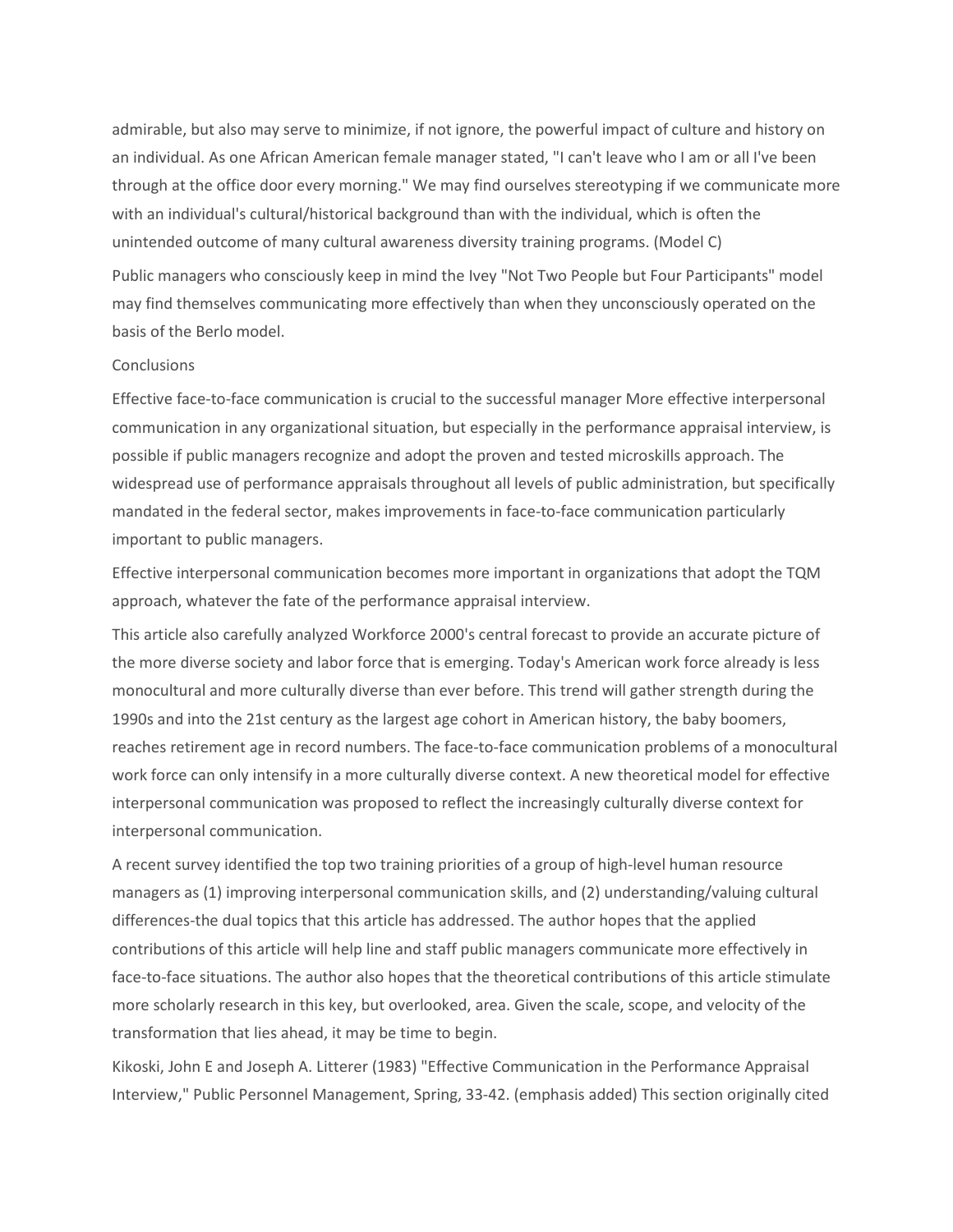works by Douglas McGregor (1957) "An uneasy look at performance appraisal." Harvard Business Review, May-June, 89-94; R.D. Sylvia (1980) "Some potential impacts of the Carter reforms upon agencies with MBO systems." The Bureaucrat. Summer, 49; and R.J. Burke ("Why performance appraisal systems fail?') Personnel Administration. May/June, 33. Mintzberg, Henry (1973). The Nature of Managerial Work, New York: Harper & Row.

3 Burns, Tom (1954). "The Directions of Activity and Communication in a Departmental Executive Group," Human Relations 7,1 (February): 73-97

4 U.S. Congress, Senate (1978). Civil Service Reform Act, S.2640. 95th Congress, Chapter 43, PL 95454. Schav Brigitte W (1993). "In Search of the Holy Grail: Lessons in Performance Management," Public Personnel Management, (Winter) 649-668.

6 Daley, Dennis M. (1990). "The Civil Service Reform Act and Performance Appraisal: A Research Note on Federal Employee Perceptions," Public Personnel Management 19,3 (Fall): 245-251. 7 Roberts, Gary E. (1994). "Maximizing Performance Appraisal System Acceptance: Perspectives from Municipal Government Personnel Administrators," Public Personnel Management, Winter 525-548. (emphasis added)

8 Kikoski, John E dc Joseph A. Litterer (1983). "Effective Communication in the Performance Appraisal Interview, Public Personnel Management, Spring, 33-42, citing Greller, Martin M. (1978) "The Nature of Subordinate Participation in the Appraisal Interview," Journal of Applied Psychology. October 544-549.

9 Roberts, Gary E. (1994). "Maximizing Performance Appraisal System Acceptance: Perspectives from Municipal Government Personnel Administrators," Public Personnel Administrators,' Publlc Personnel Management, Winter 525-548.

10 Bowman, James S. (1994). 'At Last, an Alternative to Performance Appraisal: Total Quality

Management," Public Administration Review (March/April): 129-36 11 Sims, Ronald R., John G. Veres III and Susan M. Heninger (1987). "Training Appraisers: An Orientation Program for Improving Supervisory Performance Ratings," Public Personnel Management, Spring, 1-10.

Glen, Robert M. (1990). "Performance Appraisal: An Unnerving yet Useful Process," Public

Personnel Management 19,1 (Spring): 1-10.

13 Stivers, Camilla (1994). "The Listening Bureaucrat: Responsiveness in Public Administration," Public Administration Review. July/August, 364-368.

14 Knippen, Jay T and Thad B. Green (1994). "How the manager can use active listening" Public Personnel Management. Fall, 357-359.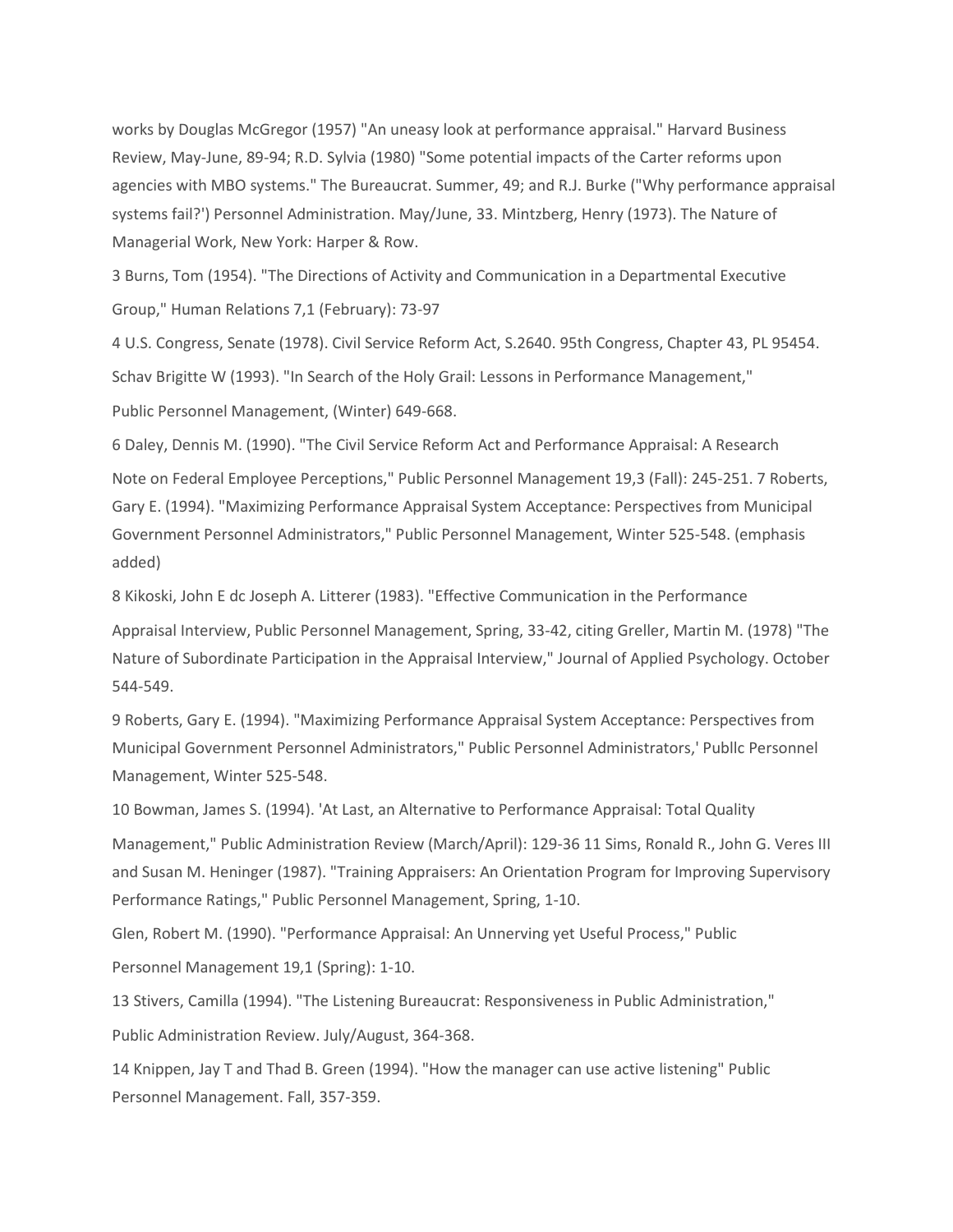15 Goodale, James G. (1992). "Improving Performance Appraisal," Business Quarterly 57,2 (Autumn): 65- 70.

Ivey, Allen E., Mary Bradford Ivey and Lynn Simek-Downing (1987). Counseling and Psychotherapy: Integrating Skills, Theory, and Practice, 2nd Ed. Englewood Cliffs: Prentice-Hall. 7 Drucker, Peter (1974). Management: Tasks, Responsibilities, Practices. New York: Harper & Row, pp. 490-92.

Is Ivey Allen E., Mary Bradford Ivey and Lynn Simek-Downing (1987. Counseling and

Psychotherapy. Integrating Skills, Theory, and Practice, 2nd Ed. Englewood Cliffs: Prentice-Hall. 19 Birdwhistell, Ray (1970). Kinesics and Context: Essays on Body Motion Communication.

Philadelphia: University of Pennsylvania Press.

20 Sigband, Norman (1980). Communication for Management, Glenview, IL: Scott, Foresman & Co. 21 Ivey, Allen E., Mary Bradford Ivey and Lynn Simek-Downing (1987). Counseling and Psychotherapy: Integrating Skills, Theory, and Practice, 2nd Ed. Englewood Cliffs: Prentice-Hall. 22 Ivey, Allen E. (1998 a). Intentional Interviewing and Counseling: Facilitating Client Development, 2nd

Ed. Pacific Grove: Brooks/Cole Publishing Company.

23 Johnston, William B. and Packer, Arnold E. (1987). Workforce 2000: Work and Workers for the 21st Century, Executive Summary. Indianapolis: Hudson Institute/Washington: Department of Labor U.S. Government Printing Office. These and other portions of this article are drawn from John E Kikoski and Catherine Kano Kikoski (1996) Reflexive Communication in the Culturally Diverse Workplace, New York: Quorum Press of The Greenwood Publishing Group. 24 Rice, Faye (1994). "How to make diversity pay," Fortune, August 8, 79. 2 Hopkins, Willie E., Karen Sterkel-Powell & Shirley A. Hopkins (1994). Training Priorities for a Diverse Work Force, Fall: 429-435.

26 Mishel, Lawrence and Ruy A. Teixeira (1991). The myth of the coming labor shortage: Jobs, skills, and incomes of America's work force 2000. Washington, D.C.: Economic Policy Institute. (emphasis added) 27 Fullerton, Howard N. (1995). "The 2005 Labor Force: Growing but Slowly," Monthly Labor Review 118,11 (November): 29-44. 28 Ibid.

2 Cox, Taylor, Jr. (1991). "The multicultural organization," Academy of Management Executive 5, 2: 34- 47.

30 Fullerton, Howard N. (1995). "The 2005 Labor Force: Growing but Slowly," Monthly Labor Review 118,11 (November): 29-44

31. Ibid

32 Ibid

33 Holmes, Steven (Marchl 14, 1996). "Census Sees a Profound Ethnic Shift in US, Mew York Times